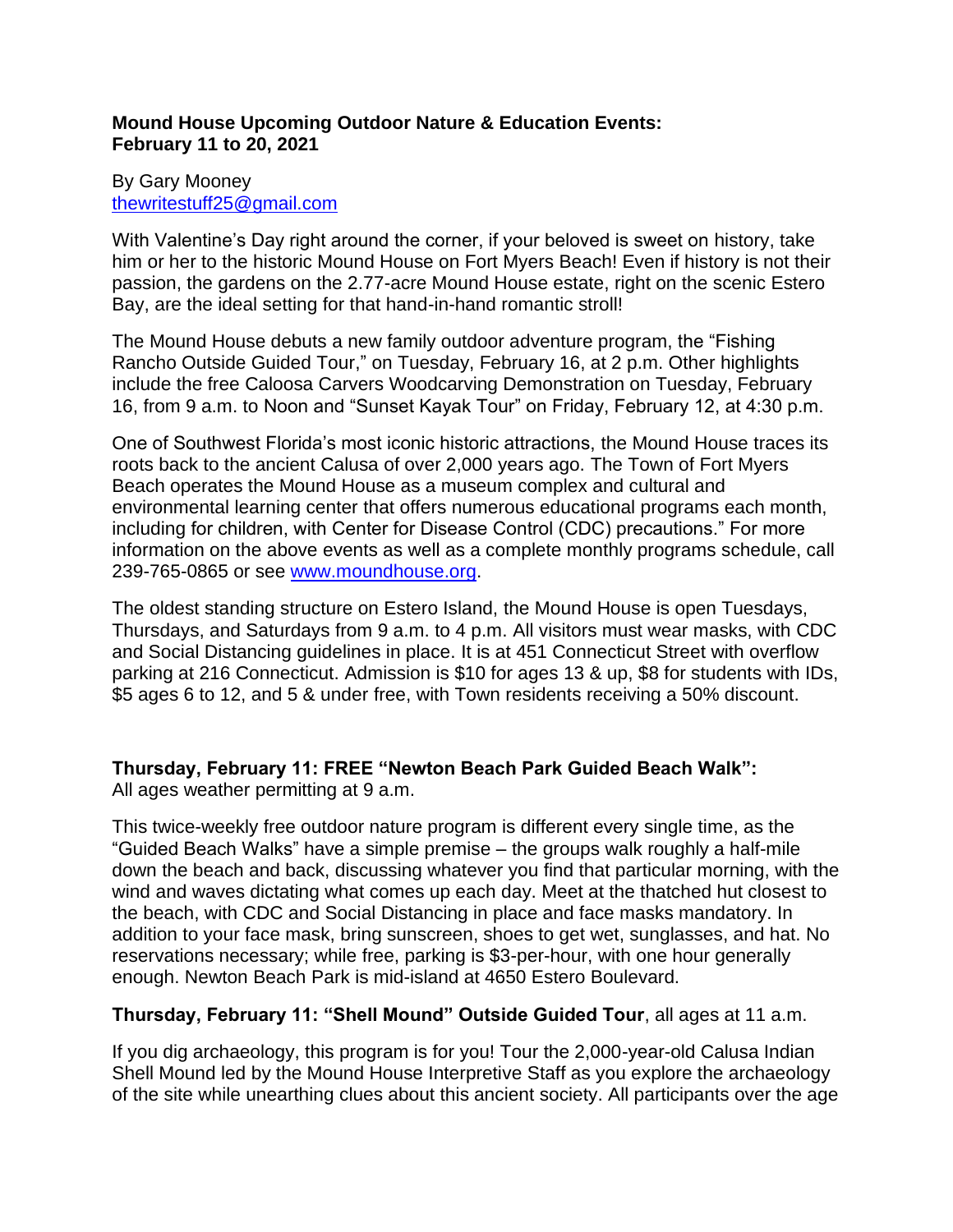of 6 must wear a mask. \$5-per-person that does not include Mound House admission; Mound House members free.

#### **Thursday, February 11: "Shell Mound" Outside Guided Tour**, all ages at 2 p.m.

If you dig archaeology, this program is for you! Tour the 2,000-year-old Calusa Indian Shell Mound led by the Mound House Interpretive Staff as you explore the archaeology of the site while unearthing clues about this ancient society. All participants over the age of 6 must wear a mask. \$5-per-person that does not include Mound House admission; Mound House members free.

# **Friday, February 12: "Mangroves by Kayak Tour":**

Ages 12 & up weather permitting at 9 a.m.

Explore the winding mangrove creeks and hidden waters of the Estero Bay Aquatic Preserve as only a kayaker can on this Environmental Educator-guided tour of the ancient realm of the Calusa! Witness birds, fish, manatee and dolphins as you paddle through the natural beauty of Estero and Hell Peckney Bays in a tandem kayak. All paddling & safety equipment provided, with kayak tours in accordance with Florida Society of Ethical Ecotourism guidelines. \$45-per-person; Mound House members \$15. Advance reservations necessary; private tours available. CDC and Social Distancing guidelines in place & all participants must wear a mask on land. 8 paddlers per tour.

## **Friday, February 12: "Sunset Kayak Tour":**

Ages 12 & up weather permitting at 4:30 p.m.

People travel from all over the nation and world to marvel at Fort Myers Beach sunsets, but not many get to do so by kayak! In addition to catching a breathtaking sunset, explore the tidal creeks and winding mangrove tunnels that extend into the hidden backwaters of Estero Bay while experiencing the estuary's abundant wildlife in the quiet of twilight in accordance with the Florida Society for Ethical Ecotourism guidelines. The Mound House provides all paddling and safety equipment, with CDC and Social Distancing in place; all participants must wear masks on land. \$45-per-person; Mound House Members \$15. A maximum of 8 paddlers per tour, with private tours available.

# **Saturday, February 13: "Mangroves by Kayak Tour":**

Ages 12 & up weather permitting at 9 a.m.

Explore the winding mangrove creeks and hidden waters of the Estero Bay Aquatic Preserve as only a kayaker can on this Environmental Educator-guided tour of the ancient realm of the Calusa! Experience birds, fish, manatee and dolphins as you paddle through the natural beauty of Estero and Hell Peckney Bays in a tandem kayak. All paddling & safety equipment provided, with kayak tours in accordance with Florida Society of Ethical Ecotourism guidelines. \$45-per-person that includes Mound House admission; Mound House members \$15. Advance reservations necessary; private tours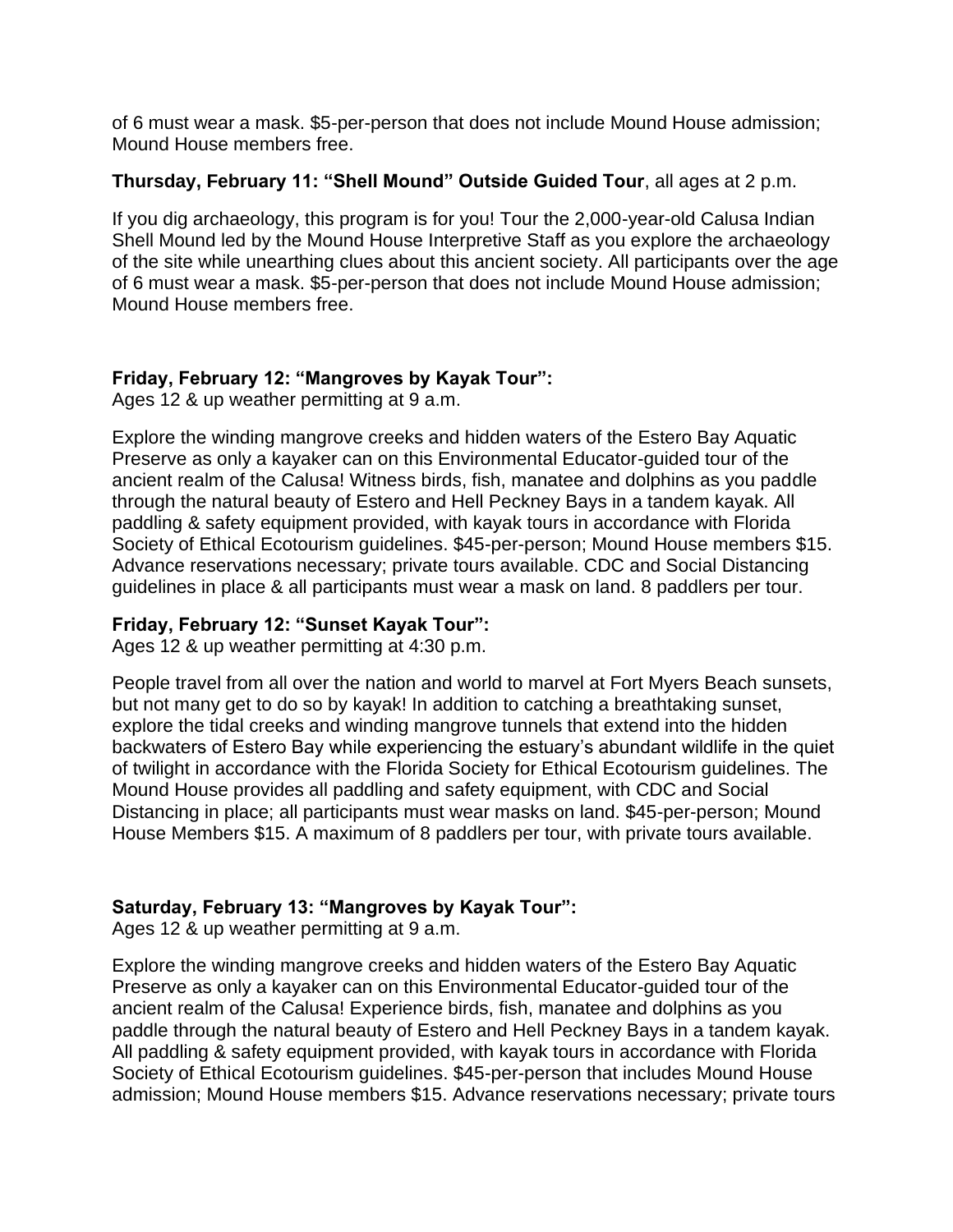available. CDC and Social Distancing guidelines in place & all participants must wear a mask on land. 8 paddlers per tour.

## **Saturday, February 13: "Shell Mound" Outside Guided Tour**, all ages at 11 a.m.

If you dig archaeology, this program is for you! Tour the 2,000-year-old Calusa Indian Shell Mound led by the Mound House Interpretive Staff as you explore the archaeology of the site while unearthing clues about this ancient society. All participants over the age of 6 must wear a mask. \$5-per-person that does not include Mound House admission; Mound House members free.

# **Saturday, February 13: "Family Fun Kayak Tour":**

Ages 6 & up weather permitting at 1 p.m.

Fun for the whole family on a specially-designed Environmental Educator-guided kayak tour! See birds, dolphins, manatee, and other wildlife while paddling through the Estero Bay mangroves. Your family must have children between the ages of 6 to 11 to qualify, with advance registration necessary. \$25-per-person age 13 & up; \$15-per-person ages 6 to 12 that includes Mound House admission. The Mound House provides all equipment, with CDC and Social Distancing in place; all participants must wear a mask on land. Maximum of 8 people per program.

# **Saturday, February 13: "Shell Mound" Outside Guided Tour**, all ages at 2 p.m.

If you dig archaeology, this program is for you! Tour the 2,000-year-old Calusa Indian Shell Mound led by the Mound House Interpretive Staff as you explore the archaeology of the site while unearthing clues about this ancient society. All participants over the age of 6 must wear a mask. \$5-per-person that does not include Mound House admission; Mound House members free.

# **Tuesday, February 16: FREE "Newton Beach Park Guided Beach Walk":**

All ages weather permitting at 9 a.m.

This twice-weekly free outdoor nature program is different every single time, as the "Guided Beach Walks" have a simple premise – the groups walk roughly a half-mile down the beach and back, discussing whatever you find that particular morning, with the wind and waves dictating what comes up each day. Meet at the thatched hut closest to the beach, with CDC and Social Distancing in place and face masks mandatory. In addition to your face mask, bring sunscreen, shoes to get wet, sunglasses, and hat. No reservations necessary; while free, parking is \$3-per-hour, with one hour generally enough. Newton Beach Park is mid-island at 4650 Estero Boulevard.

#### **Tuesday, February 16: FREE "Caloosa Carvers" Woodcarving Demonstrations:** All ages weather permitting from 9 a.m. to Noon.

Join the "Caloosa Carvers" on the Mound House grounds for free woodcarving demonstrations featuring several Calusa culture replica artifacts.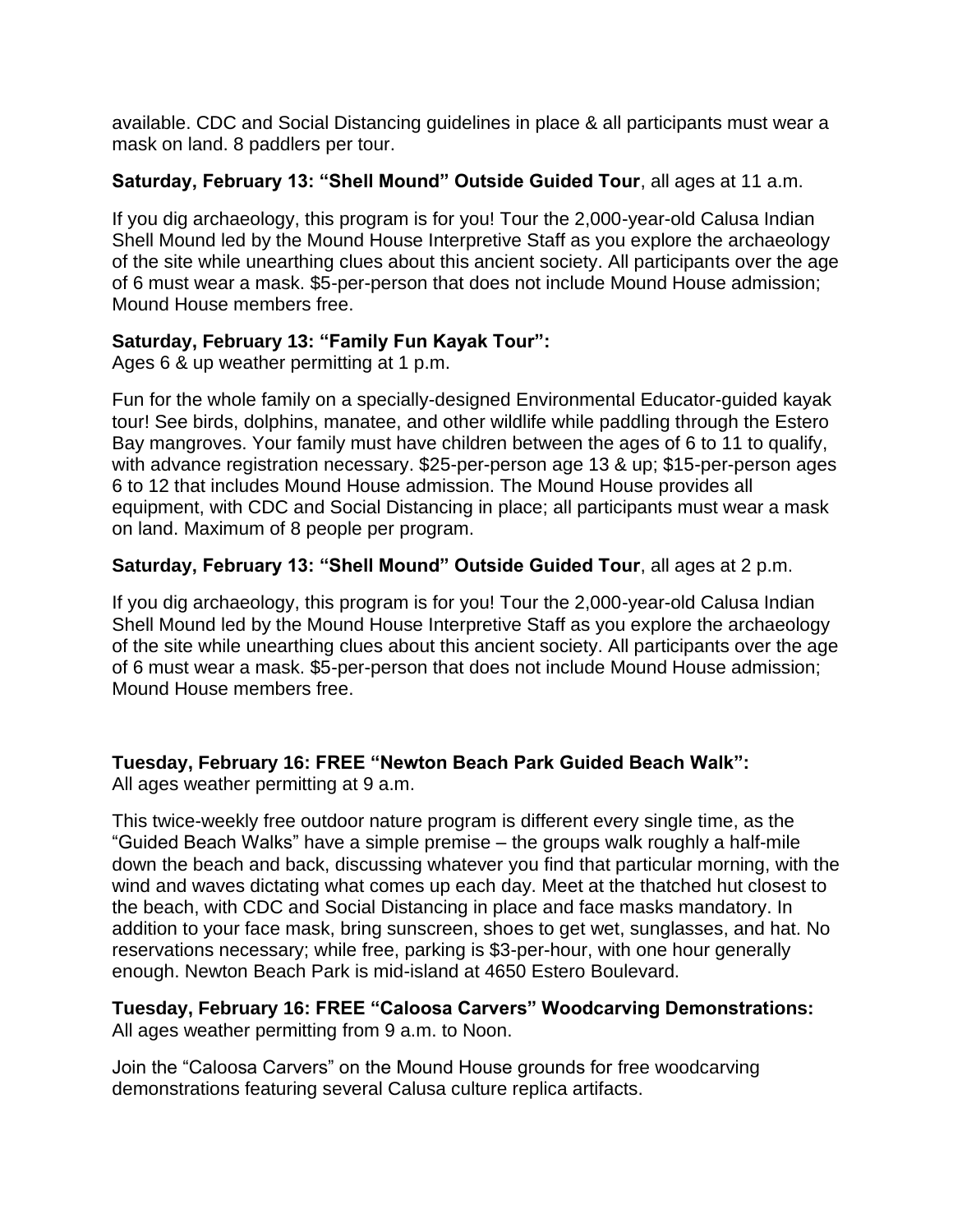#### **Tuesday, February 16: "Shell Mound" Outside Guided Tour**, all ages at 11 a.m.

If you dig archaeology, this program is for you! Tour the 2,000-year-old Calusa Indian Shell Mound led by the Mound House Interpretive Staff as you explore the archaeology of the site while unearthing clues about this ancient society. All participants over the age of 6 must wear a mask. \$5-per-person that does not include Mound House admission; Mound House members free.

## **Tuesday, February 16: NEW "Fishing Rancho Outside Guided Tour":** All ages at 2 p.m.

The perfect program for Florida history buffs! Learn about the Latino fishing village known as a "Rancho" that existed on the shell mound between the ancient Calusa and Anglo-Pioneer eras. Explore the site's archaeology and history through the unearthed clues about this multicultural society. All participants over the age of 6 must wear masks and everyone will observe CDC guidelines. \$5-per-person that does not include Mound House admission.

## **Wednesday, February 17: "Mangroves by Kayak Tour":**

Ages 12 & up weather permitting at 9 a.m.

Explore the winding mangrove creeks and hidden waters of the Estero Bay Aquatic Preserve as only a kayaker can on this Environmental Educator-guided tour of the ancient realm of the Calusa! Witness birds, fish, manatee and dolphins as you paddle through the natural beauty of Estero and Hell Peckney Bays in a tandem kayak. All paddling & safety equipment provided, with kayak tours in accordance with Florida Society of Ethical Ecotourism guidelines. \$45-per-person; Mound House members \$15. Advance reservations necessary; private tours available. CDC and Social Distancing guidelines in place & all participants must wear a mask on land. 8 paddlers per tour.

# **Thursday, February 18: FREE "Newton Beach Park Guided Beach Walk":**

All ages weather permitting at 9 a.m.

This twice-weekly free outdoor nature program is different every single time, as the "Guided Beach Walks" have a simple premise – the groups walk roughly a half-mile down the beach and back, discussing whatever you find that particular morning, with the wind and waves dictating what comes up each day. Meet at the thatched hut closest to the beach, with CDC and Social Distancing in place and face masks mandatory. In addition to your face mask, bring sunscreen, shoes to get wet, sunglasses, and hat. No reservations necessary; while free, parking is \$3-per-hour, with one hour generally enough. Newton Beach Park is mid-island at 4650 Estero Boulevard.

**Thursday, February 18: "Shell Mound" Outside Guided Tour**, all ages at 11 a.m.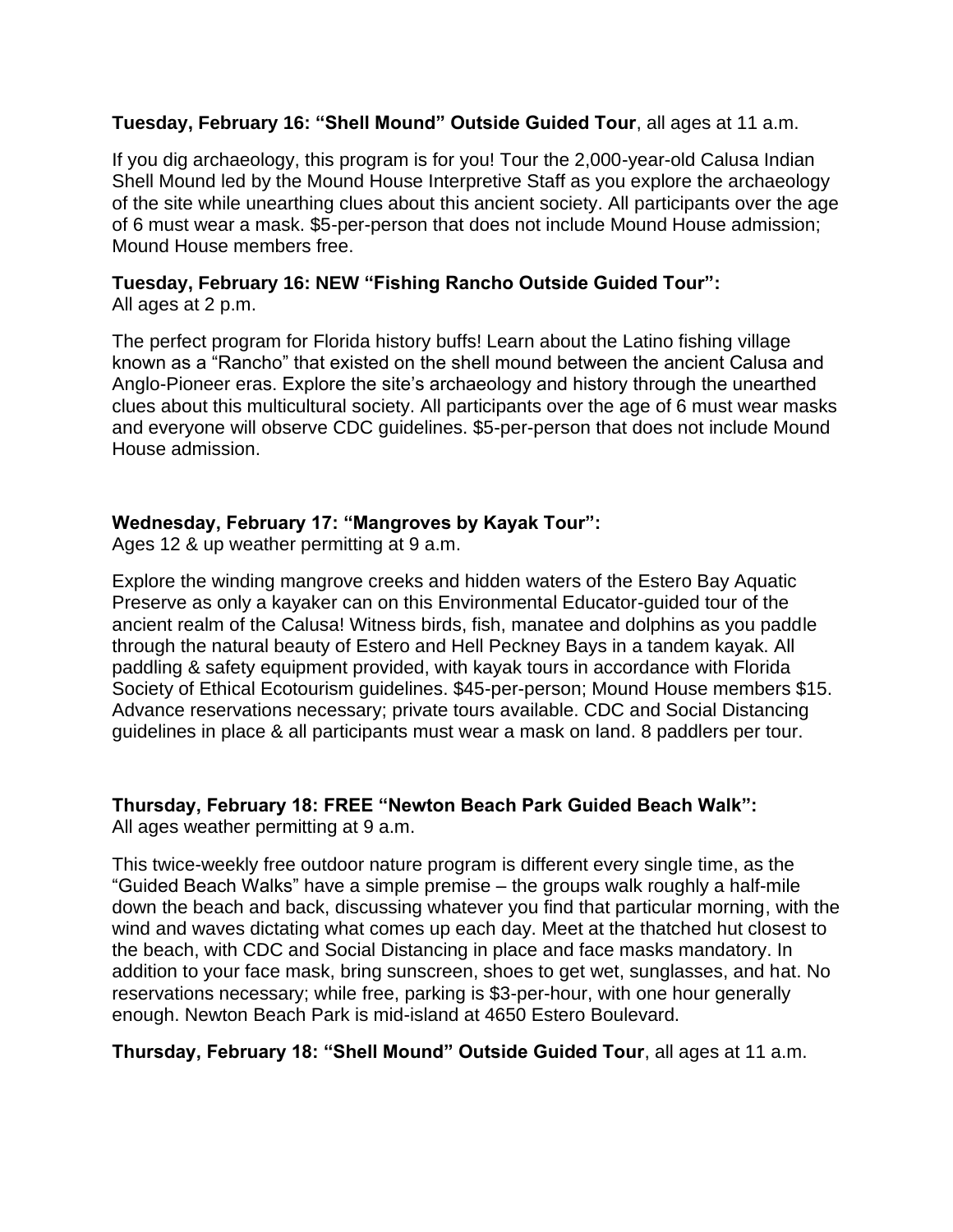If you dig archaeology, this program is for you! Tour the 2,000-year-old Calusa Indian Shell Mound led by the Mound House Interpretive Staff as you explore the archaeology of the site while unearthing clues about this ancient society. All participants over the age of 6 must wear a mask. \$5-per-person that does not include Mound House admission; Mound House members free.

## **Thursday, February 18: "Shell Mound" Outside Guided Tour**, all ages at 2 p.m.

If you dig archaeology, this program is for you! Tour the 2,000-year-old Calusa Indian Shell Mound led by the Mound House Interpretive Staff as you explore the archaeology of the site while unearthing clues about this ancient society. All participants over the age of 6 must wear a mask. \$5-per-person that does not include Mound House admission; Mound House members free.

# **Friday, February 19: "Mangroves by Kayak Tour":**

Ages 12 & up weather permitting at 9 a.m.

Explore the winding mangrove creeks and hidden waters of the Estero Bay Aquatic Preserve as only a kayaker can on this Environmental Educator-guided tour of the ancient realm of the Calusa! Witness birds, fish, manatee and dolphins as you paddle through the natural beauty of Estero and Hell Peckney Bays in a tandem kayak. All paddling & safety equipment provided, with kayak tours in accordance with Florida Society of Ethical Ecotourism guidelines. \$45-per-person; Mound House members \$15. Advance reservations necessary; private tours available. CDC and Social Distancing guidelines in place & all participants must wear a mask on land. 8 paddlers per tour.

# **Saturday, February 20: "Mangroves by Kayak Tour":**

Ages 12 & up weather permitting at 9 a.m.

Explore the winding mangrove creeks and hidden waters of the Estero Bay Aquatic Preserve as only a kayaker can on this Environmental Educator-guided tour of the ancient realm of the Calusa! Witness birds, fish, manatee and dolphins as you paddle through the natural beauty of Estero and Hell Peckney Bays in a tandem kayak. All paddling & safety equipment provided, with kayak tours in accordance with Florida Society of Ethical Ecotourism guidelines. \$45-per-person that includes Mound House admission; Mound House members \$15. Advance reservations necessary; private tours available. CDC and Social Distancing guidelines in place & all participants must wear a mask on land. 8 paddlers per tour.

## **Saturday, February 20: "Shell Mound" Outside Guided Tour**, all ages at 11 a.m.

If you dig archaeology, this program is for you! Tour the 2,000-year-old Calusa Indian Shell Mound led by the Mound House Interpretive Staff as you explore the archaeology of the site while unearthing clues about this ancient society. All participants over the age